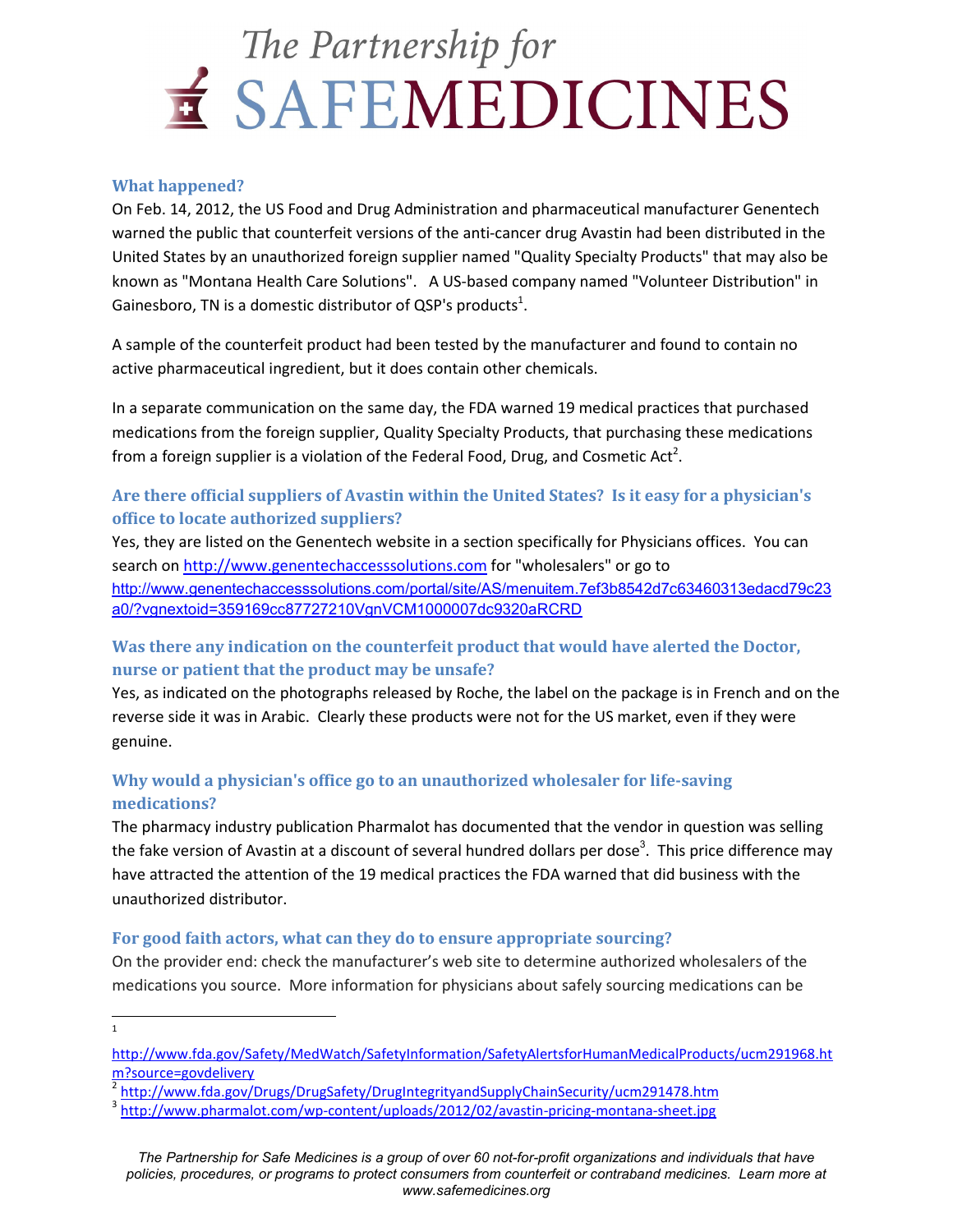# The Partnership for E SAFEMEDICINES

found in the Partnership for Safe Medicines free document "LEADERs Guide for Doctors" at http://safedr.ug/for\_physicians

On the patient end, ask to see the drug to ensure the drug label is in English, and query about the source of the drug. This is a patient safety concern, and the patient is the last barrier to harm and so should be part of the process.

#### **Was there a shortage of the product at the time of the counterfeit incident?**

No. "Based on information to date, FDA has determined that none of the unapproved cancer medicines received by these medical practices from Volunteer Distribution are in shortage in the United States. FDA-approved versions of these medicines are available in adequate supply to meet current demand. " *(FDA communication, Feb 14, 2012<sup>4</sup> )* 

#### **Are there any anti-counterfeiting technologies that would have prevented this incident?**

Probably not. Most proposals to date cannot account for a healthcare practitioner that intentionally circumvents the closed, secure drug supply chain that keeps Americans safe.

#### **Is the creator of the counterfeit product known?**

No responsible party has been identified.

## **The counterfeit product appears to have passed through a number of distributors outside the US who were either unauthorized distributors of the product or who had no expertise in pharmaceuticals. Is this a normal supply chain for this product to get to American cancer patients?**

This product is manufactured within the continental United States<sup>5</sup> and all the authorized distributors are within the continental United States as well. There's no logical reason an oncology practice in California would be getting this medication through a chain of suppliers in Egypt, Switzerland, Denmark, and the United Kingdom.

## **Is it known exactly who had possession of the counterfeit medication at as it passed from hand to hand?**

Investigators have not released a documented chain of custody of the counterfeit product. Many entities were involved in the repeated sale and purchase of the product. In the world of counterfeit pharmaceuticals, the entity that ships the fake medication is often not the same entity that sells it.

Much like criminal illicit drug gangs, they separate the financial transaction from the delivery of the product in order to hide their operations from discovery by law enforcement.

<u>.</u>

<sup>4</sup> http://www.fda.gov/Drugs/DrugSafety/ucm291960.htm

<sup>&</sup>lt;sup>5</sup> http://www.gene.com/gene/news/kits/corporate/manufacturing.html

*The Partnership for Safe Medicines is a group of over 60 not-for-profit organizations and individuals that have policies, procedures, or programs to protect consumers from counterfeit or contraband medicines. Learn more at www.safemedicines.org*